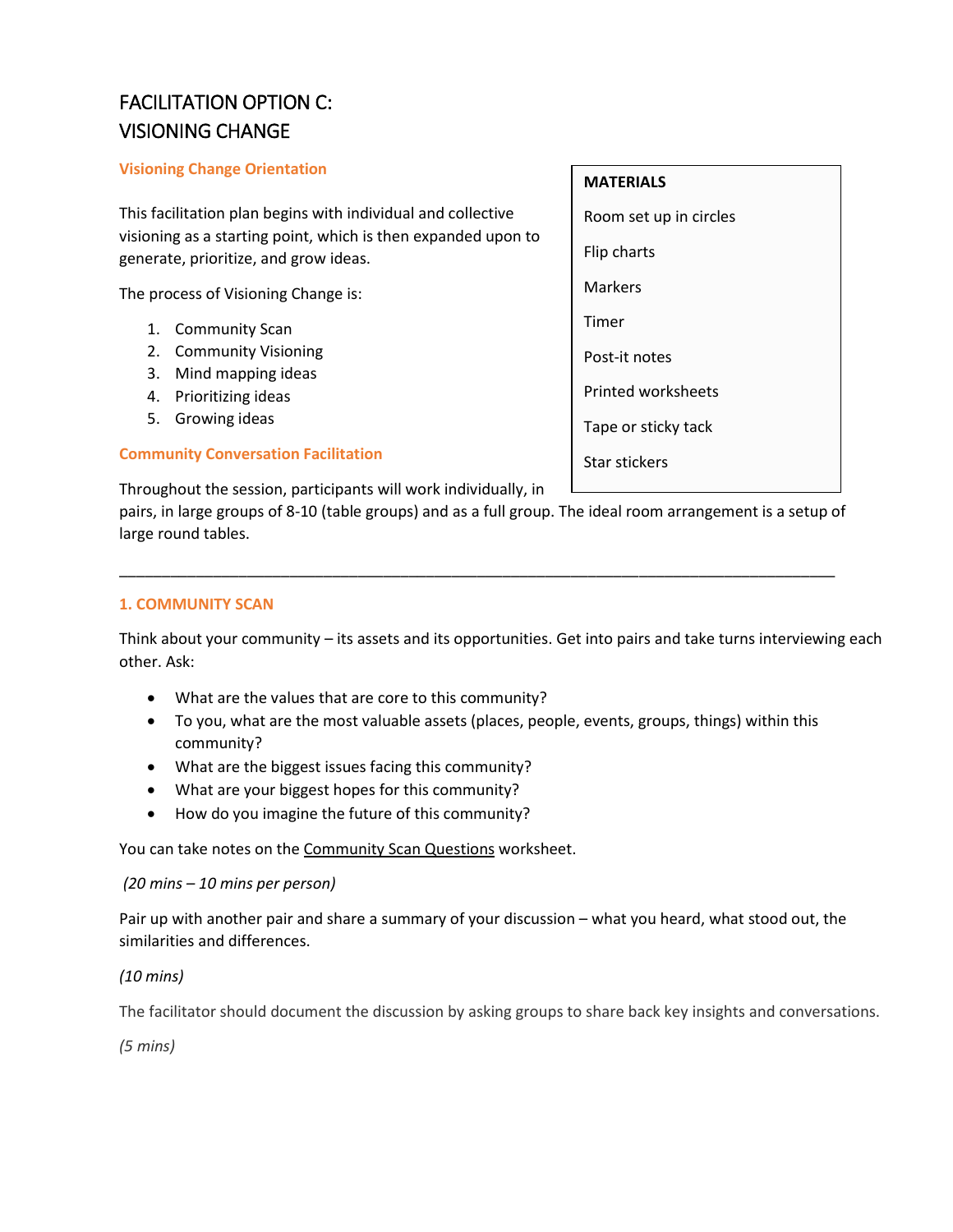## **2. COMMUNITY VISIONING**

#### **Visioning Focus Question -**

How do you want to see the museum engage and have a relationship with the community within the next 5 years?

#### **Process –**

- 1. Individually and silently brainstorm responses to the focus question and write them down on a sheet of paper*. (5 mins)*
- 2. Share your ideas in table groups (7 to 10 people) to eliminate duplication, but honour diversity. Transfer the ideas to post-it notes writing one specific idea per post-it (2 to 6 words in bold big letters). Start to arrange them in priority sequence. *(10-15 mins)*
- 3. Share back with the full group. The facilitator will direct this in a round robin method (one idea per group at a time) in response to the following categories:
	- Round 1: Most important to achieve
	- Round 2: Most difficult to achieve
	- Round 3: Easiest to achieve
	- Round 4: Most different than others already up

*\*For this exercise you want 30-40 ideas up so repeat the rounds as many times as is needed. As the last round, you can have a final category of: One that you want up that isn't yet captured.*

As each group shares, they should stand and post the idea on the wall.

- **If it is similar or related in theme to another** idea post it next to it and name the commonality.
- The facilitator should label each themed cluster (different colour, big bold letters) as they emerge (e.g. Access to programs; better communication; community involvement in planning exhibits; etc.) Aim for 5-10 core themes.

*(15-20 mins)*

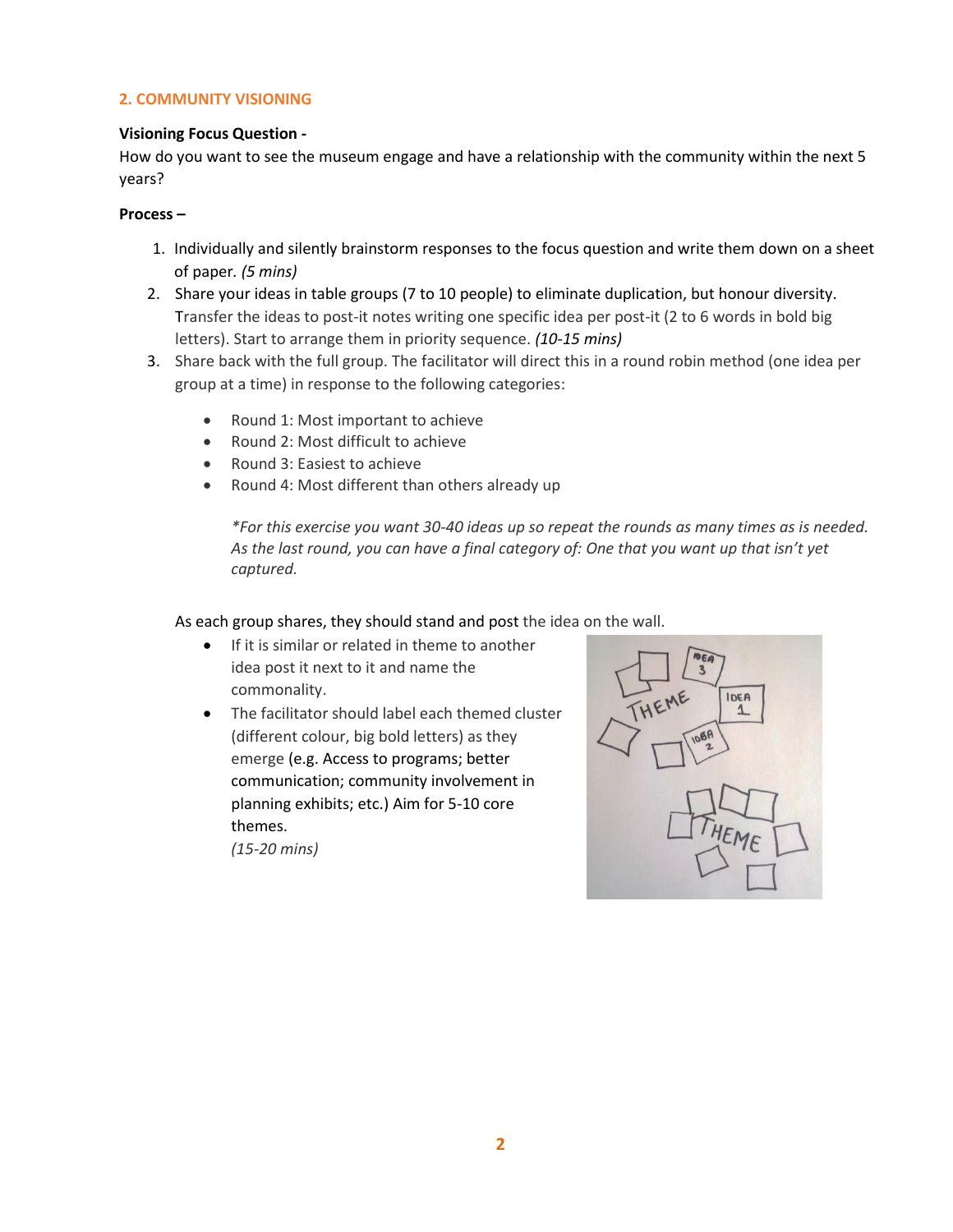- **4.** In table groups, discuss the themes:
	- What stands out for you?
	- What do you like? What excites you overall?
	- What are the strengths of these themes?
	- What are the challenges of these themes?
	- What would be different for your community/museum if these themes were accomplished? *(10 mins)*

The facilitator should document the discussion by asking groups to share back key insights and conversations.

*(5 mins)*

#### **3. MIND MAPPING IDEAS**

Write each of the themes on large flipchart-sized paper around the room (whiteboards work well too). Make sure there are several markers with each theme.

Ask each table group to stand in front of a different theme (it's ok if there are more themes than groups).

**Exercise:** As a group, discuss ideas for how the themes could play out:

- Think of the opportunities identified in the community scan and how they may be connected
- Think of the various assets identified (places/groups/events/people) and how they may offer value
- Brainstorm specific program and service ideas



After 15 mins ask the groups to move clockwise to the next theme. As groups move to the next theme, they will be building upon the previous ideas already generated. *(After two moves, the time per vision can be reduced to 10 minutes.)*

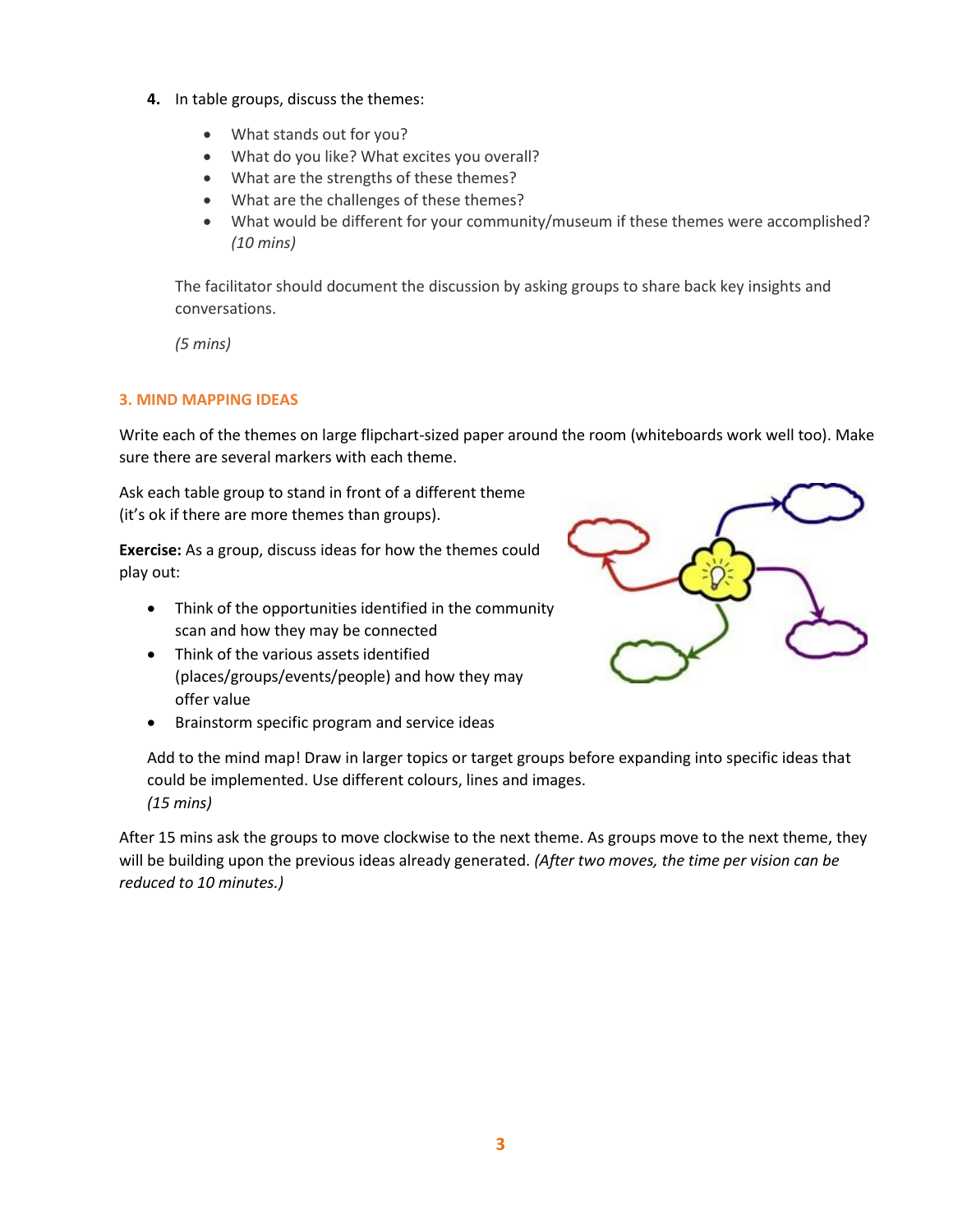## **4. PRIORITIZE IDEAS**

Through dotmocracy, it's time to prioritize the ideas. Remind everyone of the goal (of establishing a deeper, more sustainable relationship between the museum and the community), then ask everyone to walk around the room and put a star next to their two favourite ideas on each theme sheet.

Count all the stars each idea has and write the number next to the title. Identify the top 5-10 ideas (depending on group size) with the most stars together in a space everyone can see.

*(15 mins)*

#### **5. GROWING IDEAS**

Assign each of the 5-10 top ideas to a different table. Ask each participant to go to the table of the idea that most interests them.

With your group, document the idea and discuss the following questions on th[e Idea Worksheet:](https://members.museumsontario.ca/sites/default/files/members/members/museumSUCCESSion/Resources/Idea%20Worksheet.pdf)

- 1. What problem is this idea solving?
- 2. Who could benefit from this idea?
- 3. Where will this idea be used?
- 4. When can this idea be used?
- 5. How can we make this idea better?
- 6. What would be needed to make it real?

#### *(30 mins)*

Share back with the full group by having each table present their idea.

#### *(10 mins)*

Draw the following grid on a whiteboard or flipchart paper at the front of the room. To complete each share back, ask the table where they would plot the idea on the grid. Validate this placement with the entire room as you write the name of the idea in the appropriate place on the grid. If there are differing perspectives, take a few minutes to discuss and together arrive at where to place it on the grid.

The facilitator should collect each group's idea worksheet once they are finished presenting.

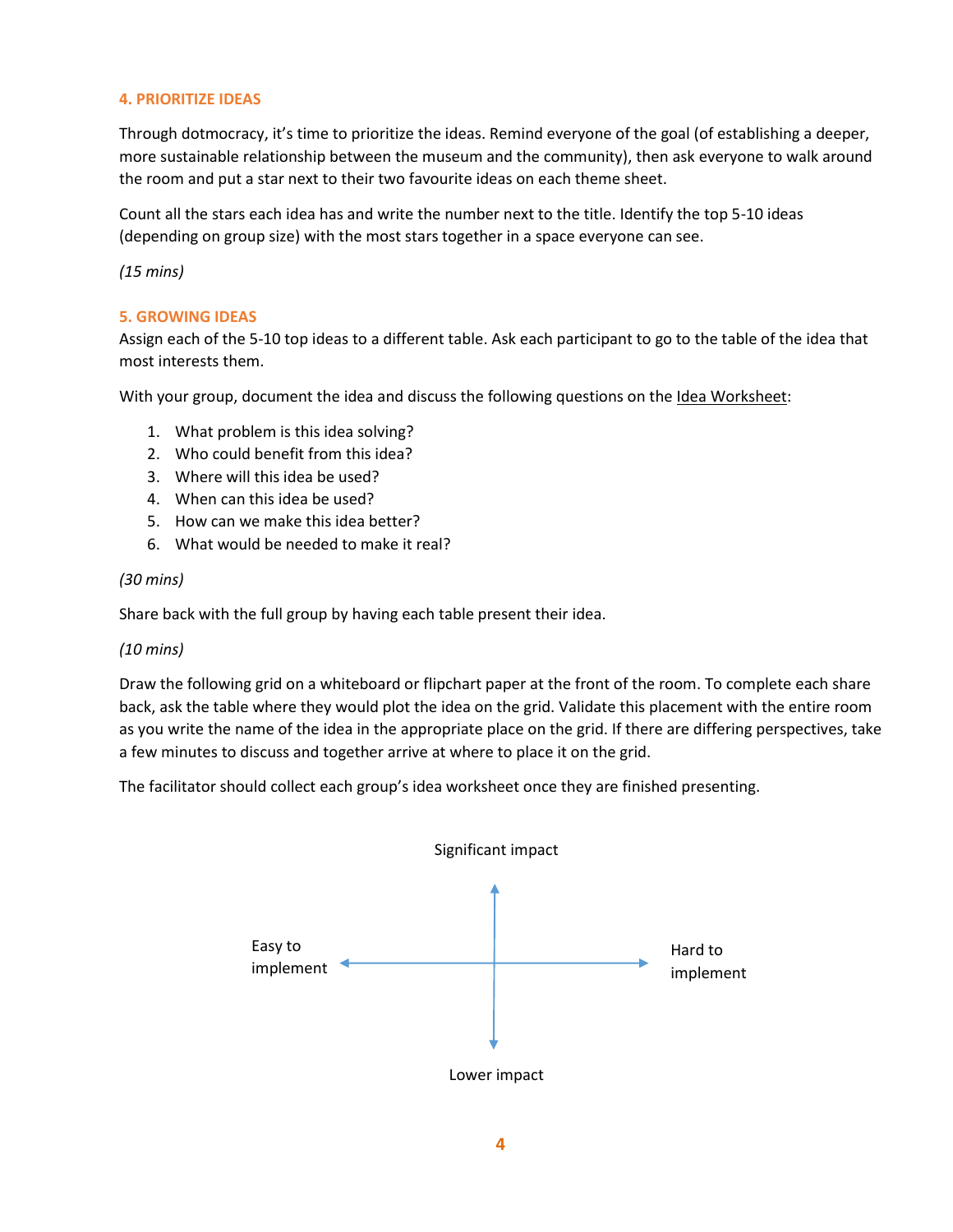#### **Closing exercise:**

Use the [Wheel of Engagement Worksheet](https://members.museumsontario.ca/sites/default/files/members/members/museumSUCCESSion/Resources/Wheel%20of%20Engagement.pdf) to gauge interest in participation and leadership.

- Take a few moments to summarize at a high-level how each level is defined:
	- o **Core** interested in being actively involved in the functioning and development of the idea.
	- o **Involved** want to be frequently consulted and given opportunities to provide in-depth feedback. (i.e. attending topic specific/community specific/age specific discussions or workshops)
	- o **Supportive** want to provide some form of support and input (i.e. attending future community forums, answering surveys and providing input online).
	- o **Interested** want to be kept informed of the progress of the initiative, but not be directly involved in the work (i.e. newsletter, informed about opportunities to participate in events).
- Read out the top ideas and ask participants to write them around the wheel
- Ask people to place a dot (or dots) to indicate the level of involvement they would like to have for each idea in putting the ideas explored today into action
- Hand these in to the facilitator



*(10 mins)*